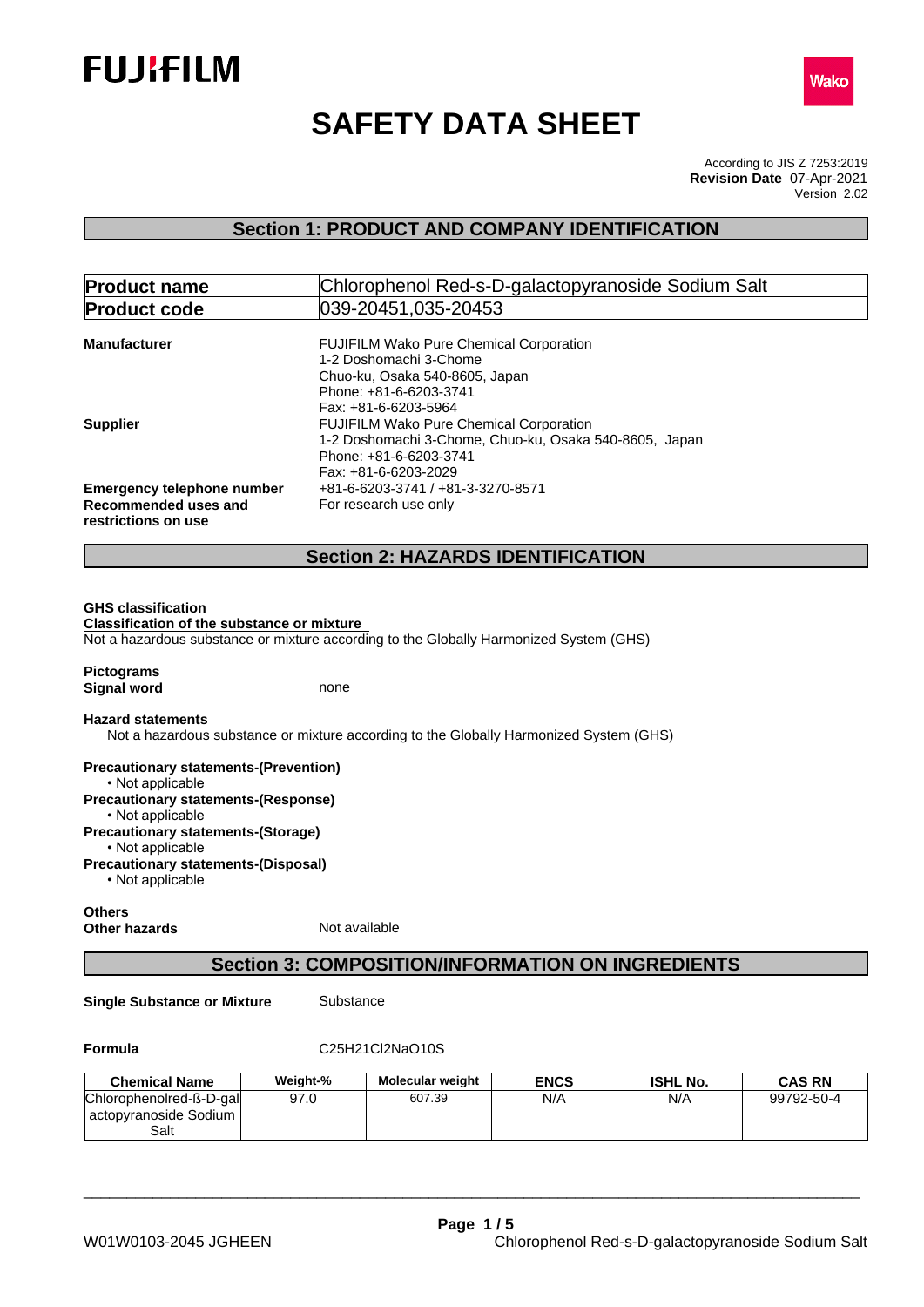### **Impurities and/or Additives**: Not applicable

## **Section 4: FIRST AID MEASURES**

#### **Inhalation**

Remove to fresh air. If symptoms persist, call a physician.

#### **Skin contact**

Wash off immediately with soap and plenty of water. If symptoms persist, calla physician.

#### **Eye contact**

IF IN EYES: Rinse cautiously with water for several minutes. Remove contact lenses, if present and easy to do. Continue rinsing. Immediate medical attention is required.

#### **Ingestion**

Rinse mouth. Never give anything by mouth to an unconscious person. Call a physician or poison control center immediately. Do not induce vomiting without medical advice.

#### **Protection of first-aiders**

Use personal protective equipment as required.

## **Section 5: FIRE FIGHTING MEASURES**

#### **Suitable extinguishing media**

Water spray (fog), Carbon dioxide (CO2), Foam, Extinguishing powder, Sand

**Unsuitable extinguishing media**

No information available

#### **Specific hazards arising from the chemical product**

Thermal decomposition can lead to release of irritating and toxic gases and vapors.

**Special extinguishing method**

## No information available

## **Special protective actions for**

**fire-fighters**

Use personal protective equipment as required. Firefighters should wear self-contained breathing apparatus and full firefighting turnout gear.

## **Section 6: ACCIDENTAL RELEASE MEASURES**

#### **Personal precautions, protective equipment and emergency procedures**

For indoor, provide adequate ventilation process until the end of working. Deny unnecessary entry other than the people involved by, for example, using a rope. While working, wear appropriate protective equipments to avoid adhering it on skin, or inhaling the gas. Work from windward, and retract the people downwind.

#### **Environmental precautions**

To be careful not discharged to the environment without being properly handled waste water contaminated.

#### **Methods and materials for contaminent and methods and materials for cleaning up**

Sweep up and gather scattered particles, and collect it in an empty airtight container.

## **Recoverly, neutralization**

No information available

## **Secondary disaster prevention measures**

Clean contaminated objects and areas thoroughly observing environmental regulations.

## **Section 7: HANDLING AND STORAGE**

#### **Handling**

#### **Technical measures**

Avoid contact with strong oxidizing agents. Use with local exhaust ventilation.

#### **Precautions**

Do not rough handling containers, such as upsetting, falling, giving a shock, and dragging. Prevent leakage, overflow, and scattering. Not to generate steam and dust in vain. Seal the container after use. After handling, wash hands and face, and then gargle. In places other than those specified, should not be smoking or eating and drinking. Should not be brought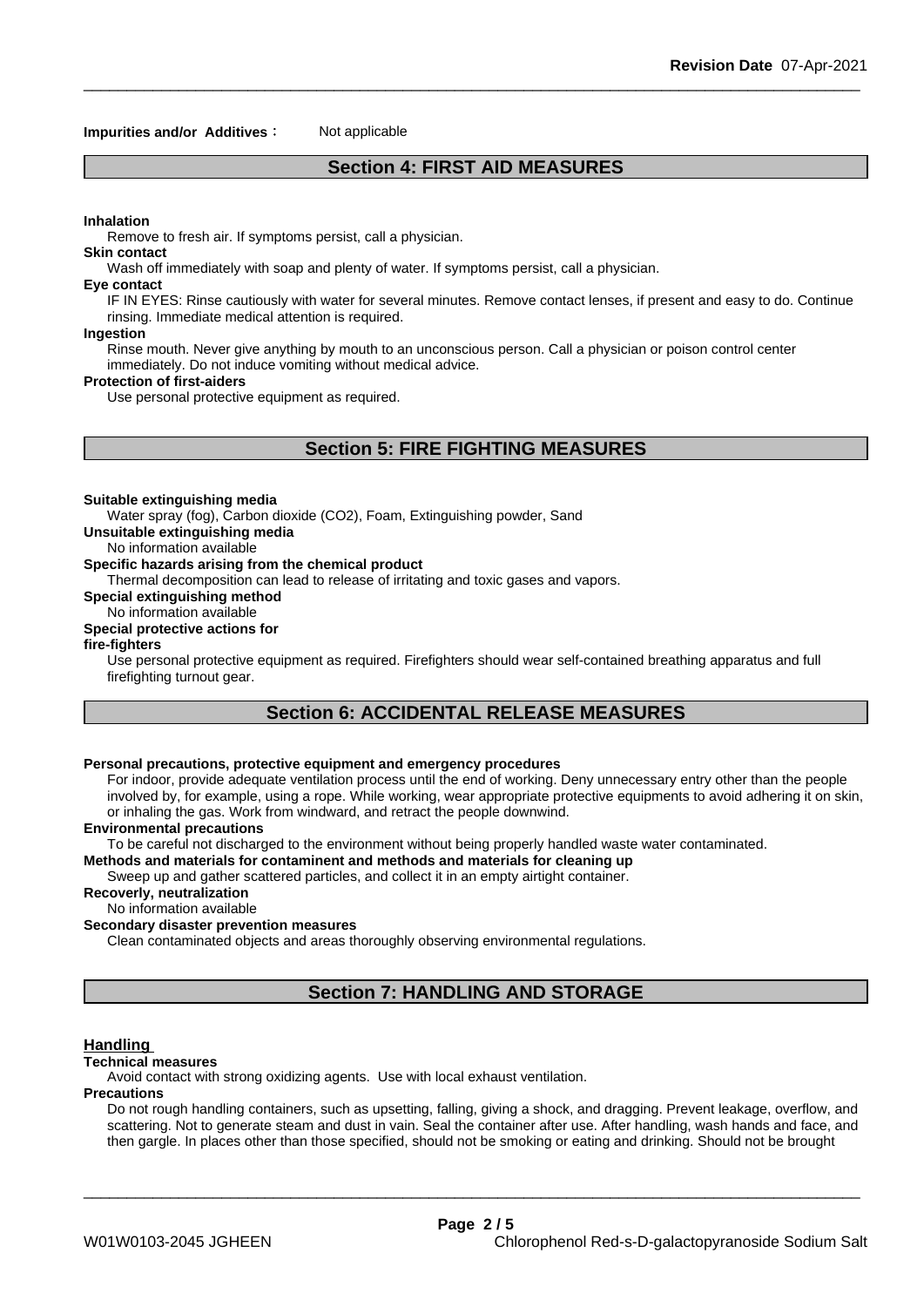contaminated protective equipment and gloves to rest stops. Deny unnecessary entry of non-emergency personnel to the handling area.

#### **Safety handling precautions**

Avoid contact with skin, eyes or clothing. Use personal protective equipment as required.

#### **Storage**

**Safe storage conditions Safe packaging material** Glass

**Storage conditions** Container protected from light, and store tightly closed in freezer (-20°C). **Incompatible substances** Strong oxidizing agents

## **Section 8: EXPOSURE CONTROLS/PERSONAL PROTECTION**

#### **Engineering controls**

In case of indoor workplace, seal the source or use a local exhaust system. Provide the safety shower facility, and handand eye-wash facility. And display their position clearly.

**Exposure limits** This product, as supplied, does not contain any hazardous materials with occupational exposure limits established by the region specific regulatory bodies.

**Personal protective equipment Respiratory protection** Dust mask **Hand protection** Protection gloves **Skinandbody protection** Long-sleeved work clothes **General hygiene considerations**

**Eye protection Eye protective eyeglasses or chemical safety goggles** 

Handle in accordance with good industrial hygiene and safety practice.

## **Section 9: PHYSICAL AND CHEMICAL PROPERTIES**

#### **Form**

| Color                                                  | red-brown                   |
|--------------------------------------------------------|-----------------------------|
| Appearance                                             | crystalline powder - powder |
| Odor                                                   | No data available           |
| Melting point/freezing point                           | No data available           |
| Boiling point, initial boiling point and boiling range | No data available           |
| <b>Flammability</b>                                    | No data available           |
| <b>Evaporation rate:</b>                               | No data available           |
| Flammability (solid, gas):                             | No data available           |
| Upper/lower flammability or                            |                             |
| explosive limits                                       |                             |
| Upper:                                                 | No data available           |
| Lower:                                                 | No data available           |
| <b>Flash point</b>                                     | No data available           |
| Auto-ignition temperature:                             | No data available           |
| <b>Decomposition temperature:</b>                      | No data available           |
| рH                                                     | No data available           |
| Viscosity (coefficient of viscosity)                   | No data available           |
| <b>Dynamic viscosity</b>                               | No data available           |
| <b>Solubilities</b>                                    | water: soluble.             |
| n-Octanol/water partition coefficient: (log Pow)       | No data available           |
| Vapour pressure                                        | No data available           |
| Specific Gravity / Relative density                    | No data available           |
| <b>Vapour density</b>                                  | No data available           |
| <b>Particle characteristics</b>                        | No data available           |

## **Section 10: STABILITY AND REACTIVITY**

\_\_\_\_\_\_\_\_\_\_\_\_\_\_\_\_\_\_\_\_\_\_\_\_\_\_\_\_\_\_\_\_\_\_\_\_\_\_\_\_\_\_\_\_\_\_\_\_\_\_\_\_\_\_\_\_\_\_\_\_\_\_\_\_\_\_\_\_\_\_\_\_\_\_\_\_\_\_\_\_\_\_\_\_\_\_\_\_\_\_

## **Stability**

**Reactivity Reactivity** No data available<br> **Chemical stability** May be altered by

May be altered by light.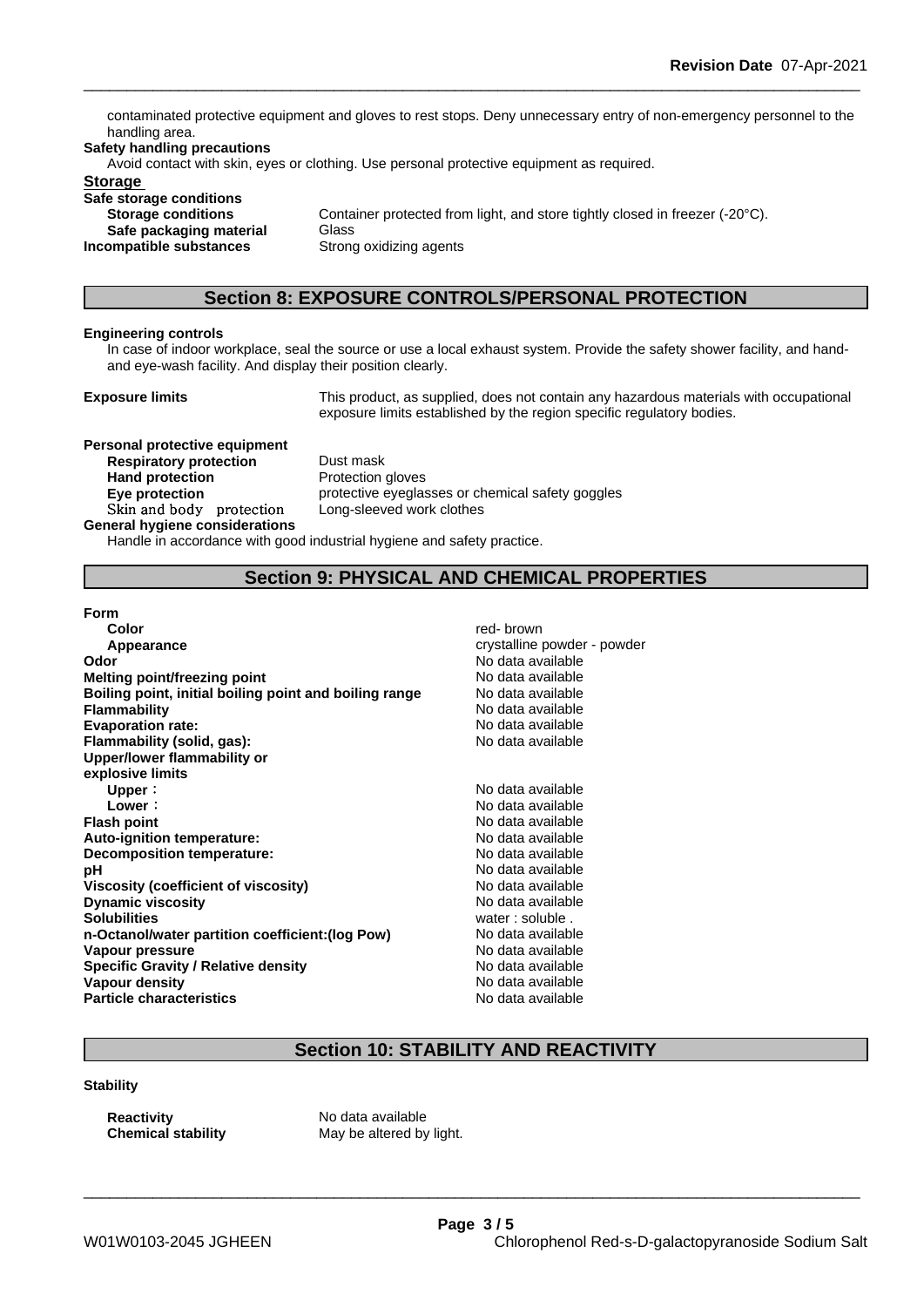**Hazardous reactions** None under normal processing **Conditions to avoid** Extremes of temperature and direct sunlight **Incompatible materials** Strong oxidizing agents **Hazardous decomposition products** Carbon monooxide (CO), Carbon dioxide (CO2), Sulfur oxides (SOx), Halides

## **Section 11: TOXICOLOGICAL INFORMATION**

**Acute toxicity Acute toxicity Acute has available No data available** 

**Skin irritation/corrosion** No data available **Serious eye damage/ irritation No data available No data available Respiratory or skin sensitization**<br> **Reproductive cell mutagenicity**<br> **Reproductive cell mutagenicity Reproductive cell mutagenicity**<br> **Carcinogenicity**<br> **Carcinogenicity**<br> **Carcinogenicity Carcinogenicity** 

**Reproductive toxicity**<br> **STOT-single exposure**<br> **STOT-single exposure STOT-single exposure**<br> **STOT-repeated exposure**<br> **STOT-repeated exposure STOT-repeated exposure**<br> **Aspiration hazard**<br> **Aspiration hazard**<br> **Aspiration hazard Aspiration hazard** 

## **Section 12: ECOLOGICAL INFORMATION**

| Other data                                                                                                         | No data available                                                                                            |  |
|--------------------------------------------------------------------------------------------------------------------|--------------------------------------------------------------------------------------------------------------|--|
| Persistence and degradability<br><b>Bioaccumulative potential</b><br>Mobility in soil<br>Hazard to the ozone layer | No information available<br>No information available<br>No information available<br>No information available |  |

**Ecotoxicity** No information available

## **Section 13: DISPOSAL CONSIDERATIONS**

#### **Waste from residues**

Disposal should be in accordance with applicable regional, national and local laws and regulations.

## **Contaminated container and contaminated packaging**

Disposal should be in accordance with applicable regional, national and local laws and regulations.

## **Section 14: TRANSPORT INFORMATION**

| <b>ADR/RID</b><br>UN number<br>Proper shipping name:<br>UN classfication   | Not regulated      |
|----------------------------------------------------------------------------|--------------------|
| <b>Subsidiary hazard class</b><br>Packing group<br><b>Marine pollutant</b> | Not applicable     |
| IMDG<br>UN number<br>Proper shipping name:<br><b>UN classfication</b>      | Not regulated<br>- |